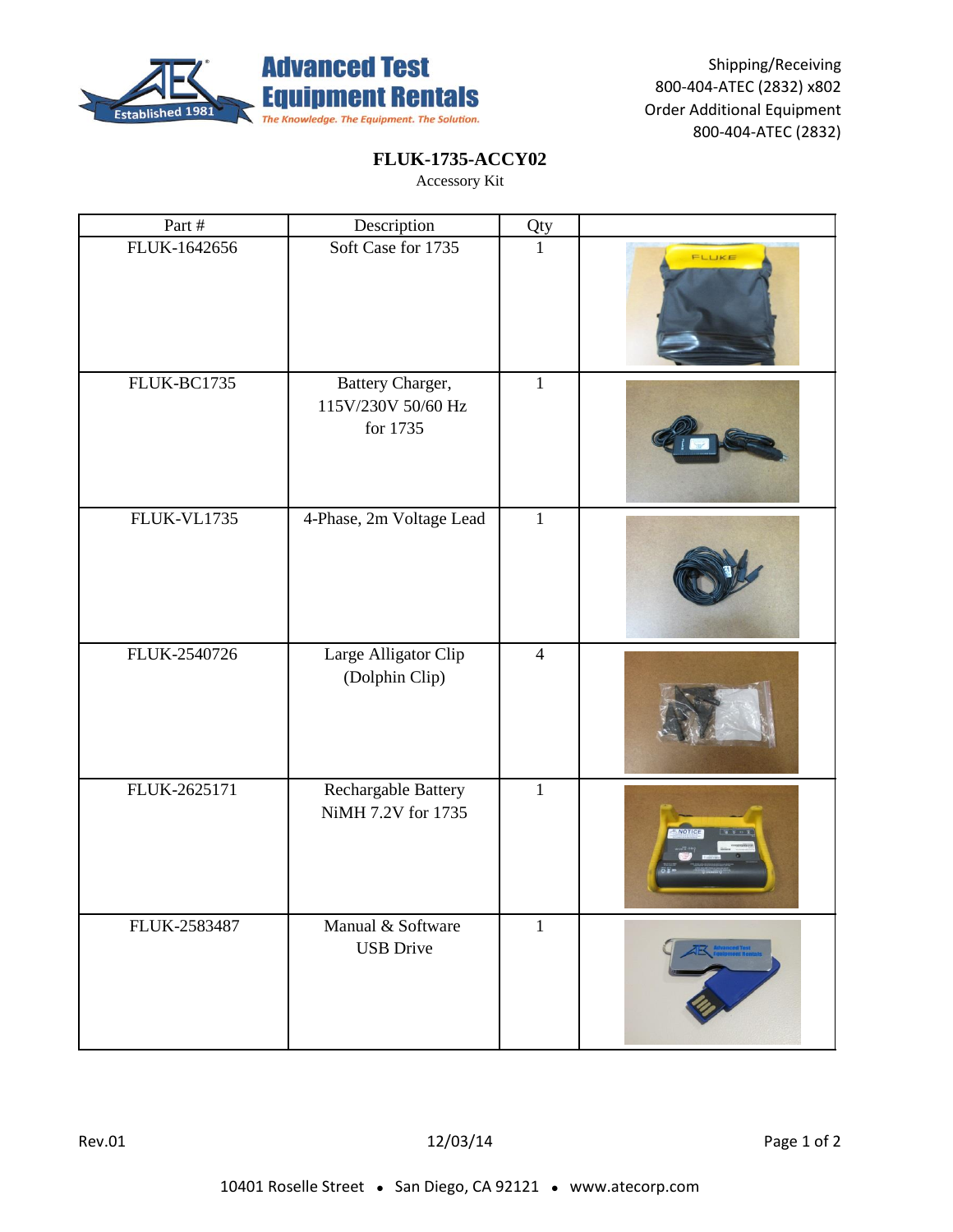

#### **FLUK-1735-ACCY02**

| Part #              | Description                                               | Qty          |                              |
|---------------------|-----------------------------------------------------------|--------------|------------------------------|
| FLUK-2560330        | User Manual for 1735                                      | $\mathbf{1}$ | <b>NOTICE</b><br><b>水 --</b> |
| FLUK-FS17XX         | Shielded 4-phase Flexi Set<br>for 1735 (15A/150A/3000A)   | $\mathbf{1}$ |                              |
| FLUK-1735-HOLSTER01 | Yellow Rubber Holster<br>for the FLUK-1735<br>(installed) | $\mathbf{1}$ | CA                           |
| GENE-USB-1          | <b>USB</b> Cable<br>A type to mini B                      | $\mathbf{1}$ |                              |
|                     |                                                           |              |                              |
|                     |                                                           |              |                              |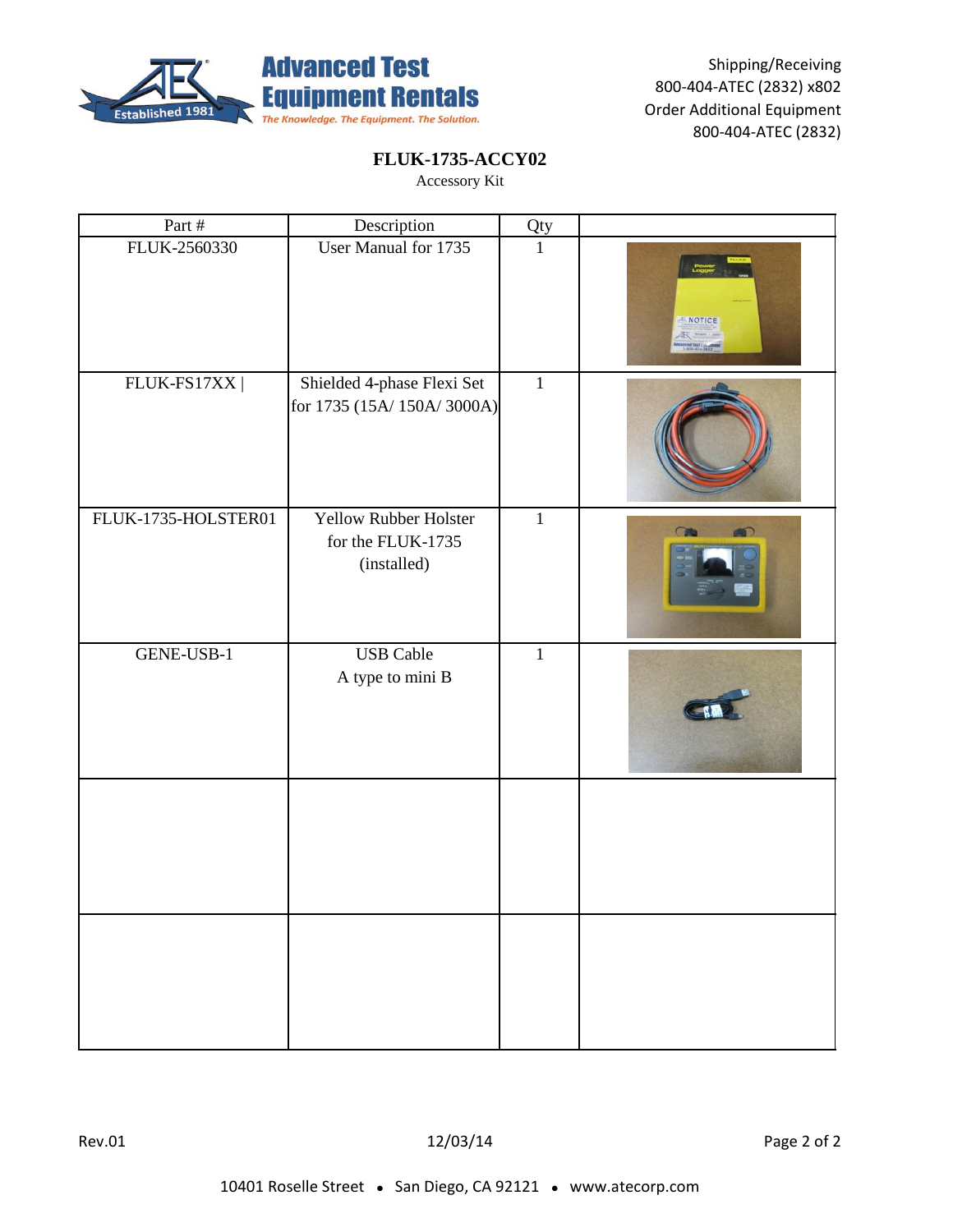

# **FLUK-1735-ACCY03**

| Part #              | Description                                                      | Qty            |                          |
|---------------------|------------------------------------------------------------------|----------------|--------------------------|
| FLUK-1642656        | Soft Case for 1735                                               | $\mathbf{1}$   | FLUKE                    |
| FLUK-1735-HOLSTER01 | <b>Yellow Rubber Holster</b><br>for the FLUK-1735<br>(installed) | $\mathbf{1}$   |                          |
| FLUK-2540726        | Large Alligator Clip<br>(Dolphin Clip)                           | $\overline{4}$ |                          |
| FLUK-2560330        | User Manual for 1735                                             | $\mathbf{1}$   |                          |
| FLUK-2583487        | Manual & Software<br>USB Drive for 1735                          | $\mathbf{1}$   |                          |
| FLUK-2625171        | Rechargable Battery<br>NiMH 7.2V for 1735                        | $\mathbf{1}$   | $\sqrt{2}$ or $\sqrt{2}$ |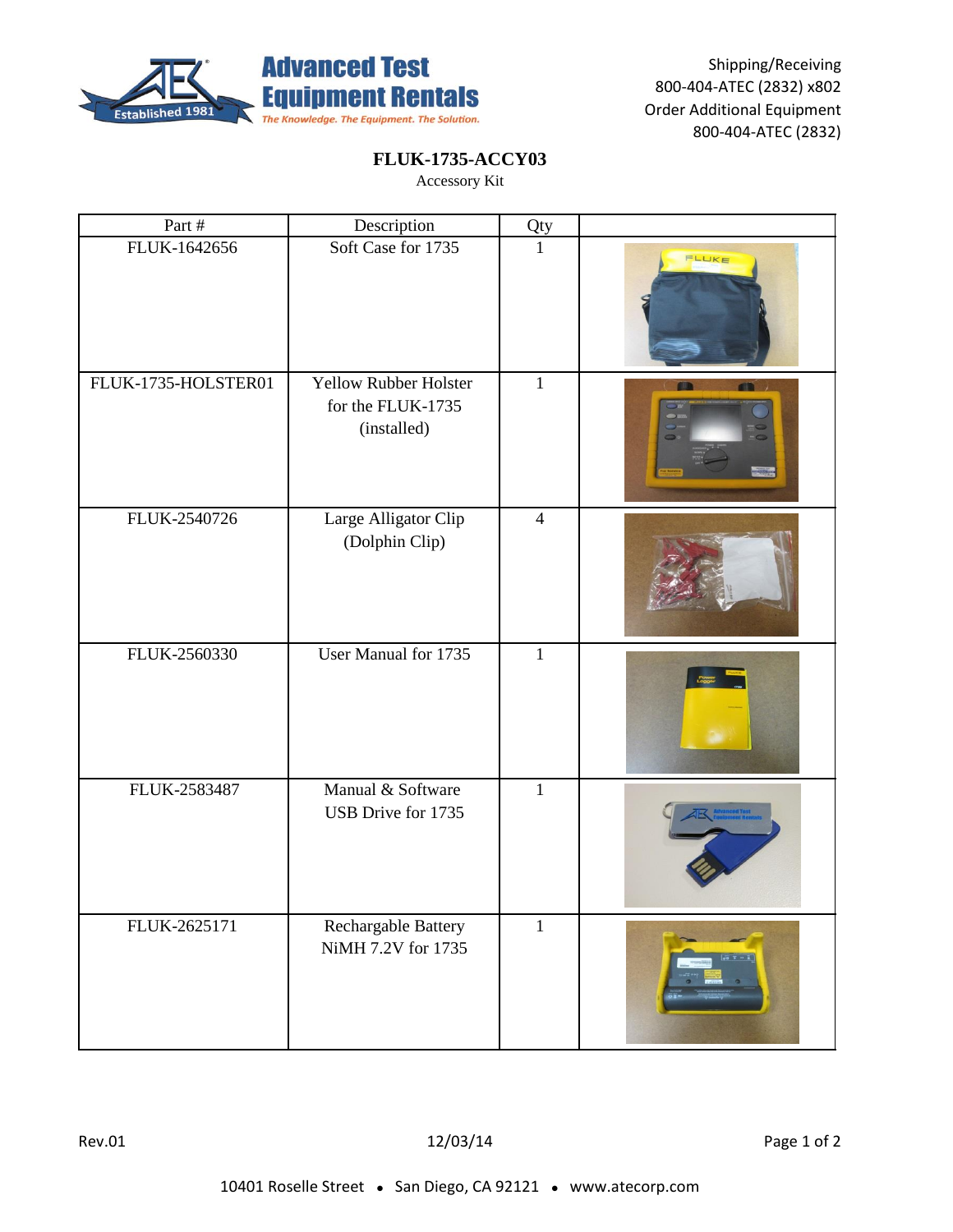

# **FLUK-1735-ACCY03**

| Part #             | Description                                              | Qty          |  |
|--------------------|----------------------------------------------------------|--------------|--|
| <b>FLUK-BC1735</b> | <b>Battery Charger</b><br>115V/230V 50/60 Hz<br>for 1735 | $\mathbf{1}$ |  |
| FLUK-VL1735        | 4-Phase, 2m Voltage Lead                                 | $\,1$        |  |
| GENE-USB-1         | <b>USB</b> Cable<br>A type to mini B                     | $\mathbf{1}$ |  |
| FLUK-FS17XX-174X   | 4-Phase Circle Probe Set<br>(qty 4)                      | $\mathbf{1}$ |  |
|                    |                                                          |              |  |
|                    |                                                          |              |  |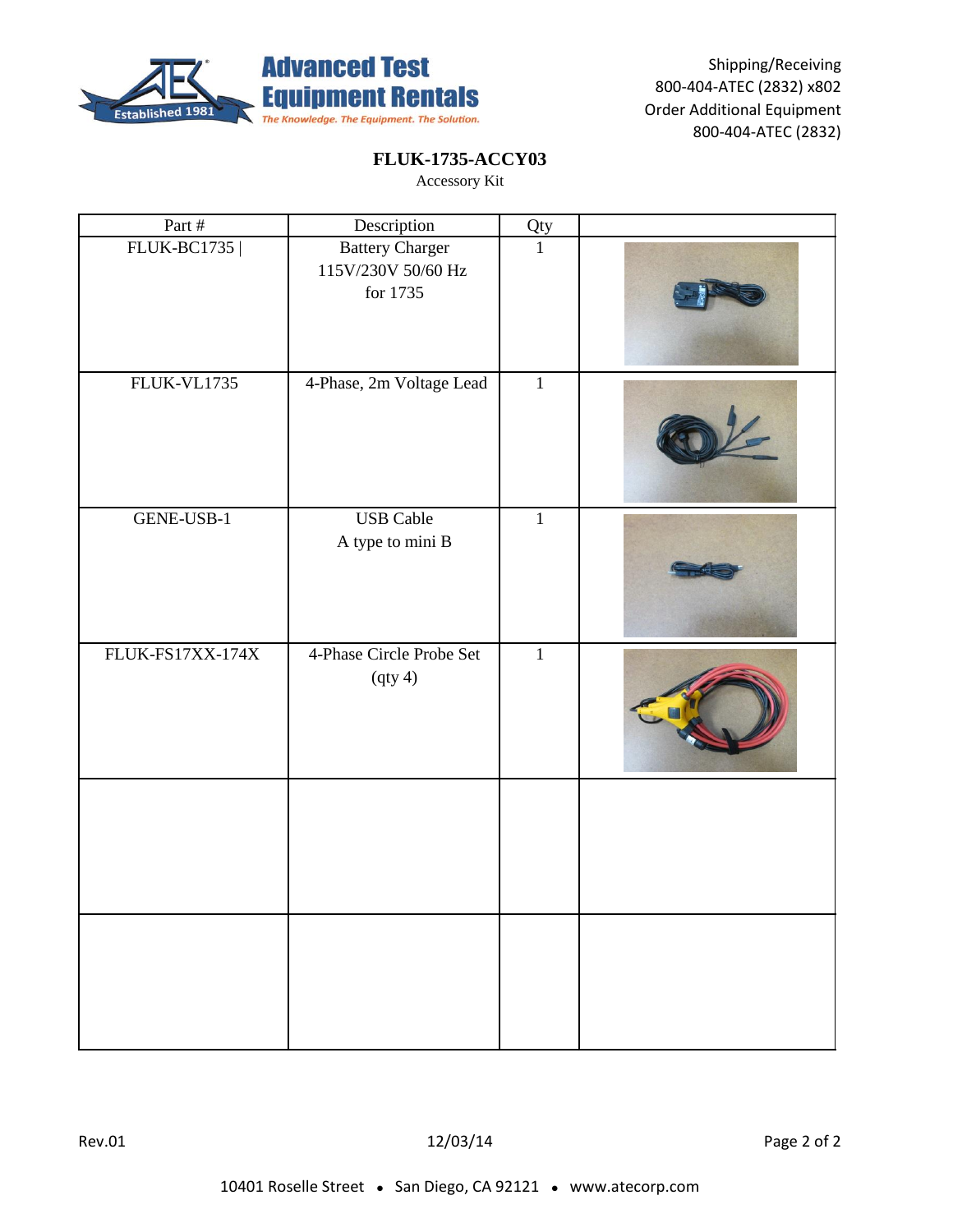

# **FLUK-1735-ACCY04**

| Part #              | Description                                          | Qty            |                 |
|---------------------|------------------------------------------------------|----------------|-----------------|
| FLUK-1642656        | Soft Case for 1735<br>with Shoulder Strap            | $\mathbf{1}$   | FLLIKE          |
| ATEN-UC-232A        | Adapter, DB9 (m) to USB<br>with Driver Cd and Manual | $\mathbf{1}$   |                 |
| FLUK-1735-HOLSTER01 | Yellow Rubber Holster (Installed)<br>for FLUK-1735   | $\mathbf{1}$   |                 |
| FLUK-2540726        | Large Alligator Clip<br>(Dolphin Clip)               | $\overline{4}$ |                 |
| FLUK-2560330        | User Manual for 1735                                 | $\mathbf{1}$   |                 |
| FLUK-2625171        | Rechargable Battery,<br>NiMH 7.2V for 1735           | $\mathbf{1}$   | <b>Bx 3</b> H V |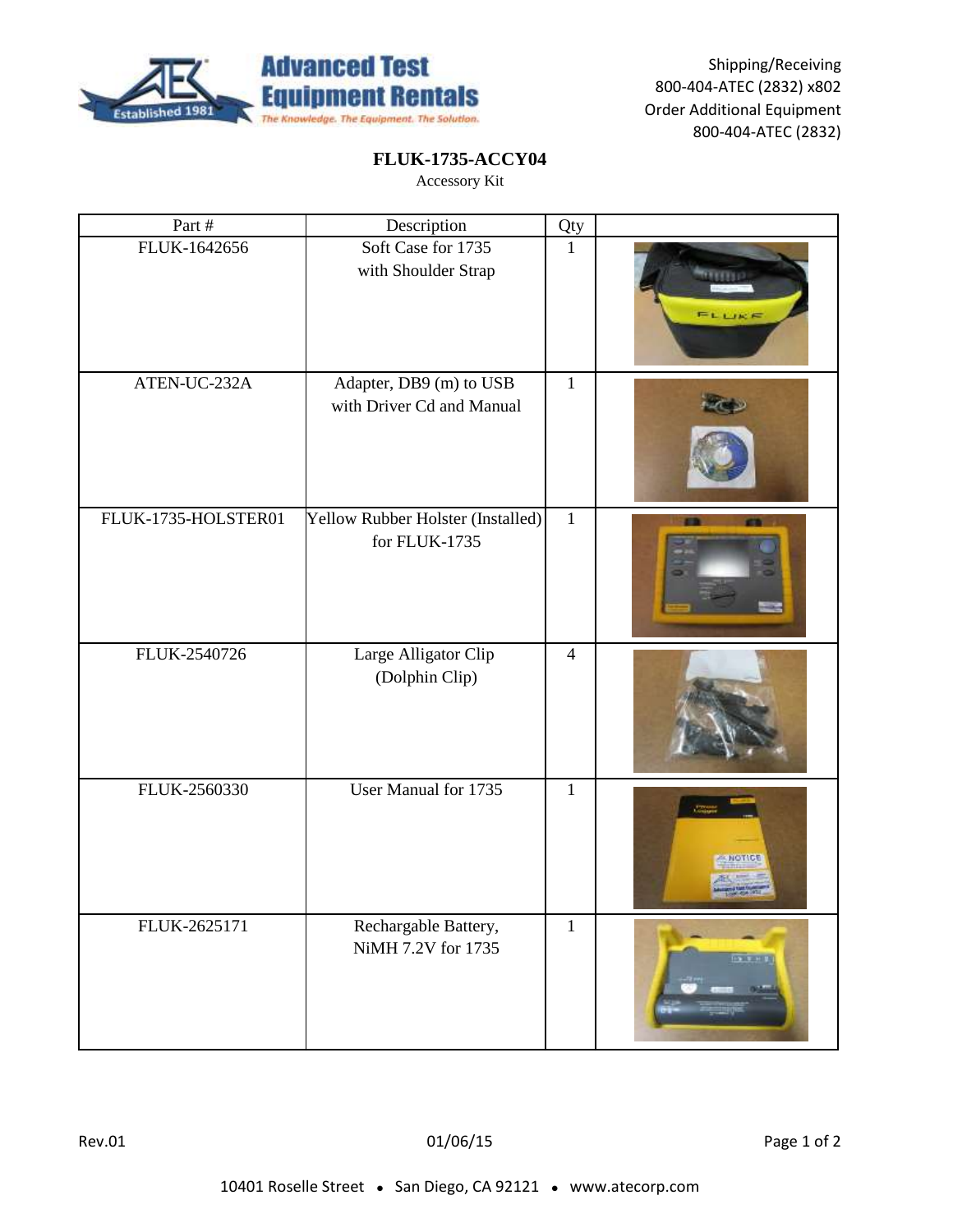

# **FLUK-1735-ACCY04**

| Part #             | Description                                                   | Qty          |  |
|--------------------|---------------------------------------------------------------|--------------|--|
| FLUK-BC1735        | <b>Battery Charger</b><br>115V/230V 50/60 Hz<br>for 1735      | $\mathbf{1}$ |  |
| FLUK-FS17XX-174X   | 4-Phase Circle Probe Set<br>(qty 4)                           | $\mathbf{1}$ |  |
| GENE-DB9(M)-DB9(F) | DB9(m) to DB9(f) RS232 Cable<br><b>Straight Through</b>       | $\mathbf{1}$ |  |
| FLUK-VL1735        | 4-Phase, 2m Voltage Lead                                      | $\mathbf{1}$ |  |
| FLUK-2583487       | Manual & Software<br>(ver 4.3.1 w/ USB driver) CD<br>for 1735 | $\mathbf{1}$ |  |
|                    |                                                               |              |  |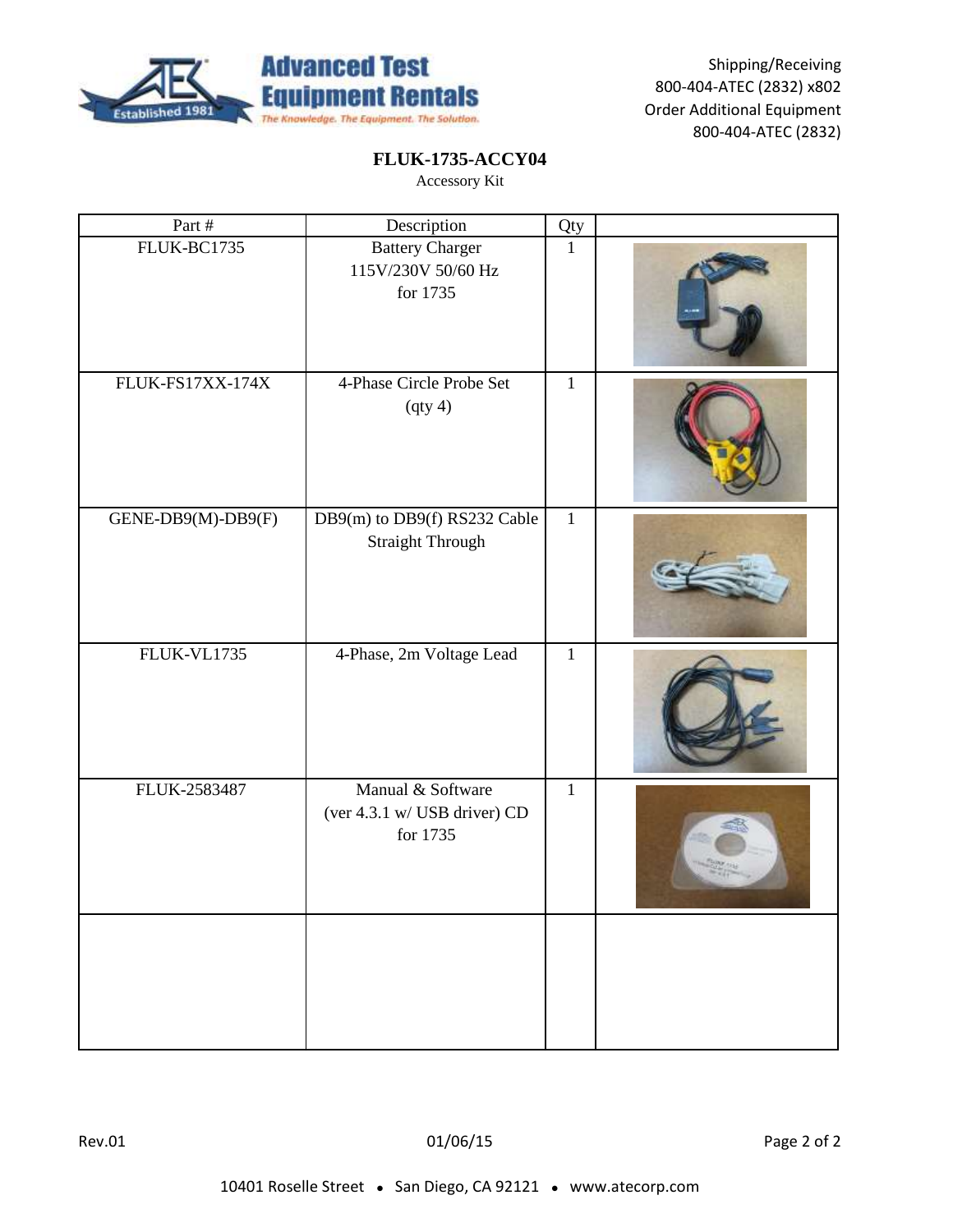

# **FLUK-1735-ACCY01**

| Part #             | Description                                     | Qty            |                                |
|--------------------|-------------------------------------------------|----------------|--------------------------------|
| FLUK-1642656       | Soft Case for 1735                              | $\mathbf{1}$   | FLUKE                          |
| FLUK-BC1735        | Battery Charger, 115V/230V<br>50/60 Hz for 1735 | $\mathbf{1}$   |                                |
| <b>FLUK-VL1735</b> | 4-Phase, 2m Voltage Lead                        | $\mathbf{1}$   |                                |
| FLUK-2540726       | Large Alligator Clip<br>(Dolphin Clip)          | $\overline{4}$ |                                |
| FLUK-2625171       | Rechargable Battery<br>NiMH 7.2V for 1735       | $\mathbf{1}$   | $\mathbf{v}$ is a $\mathbf{v}$ |
| FLUK-2583487       | Manual & Software<br>CD for 1735                | $\,1$          |                                |